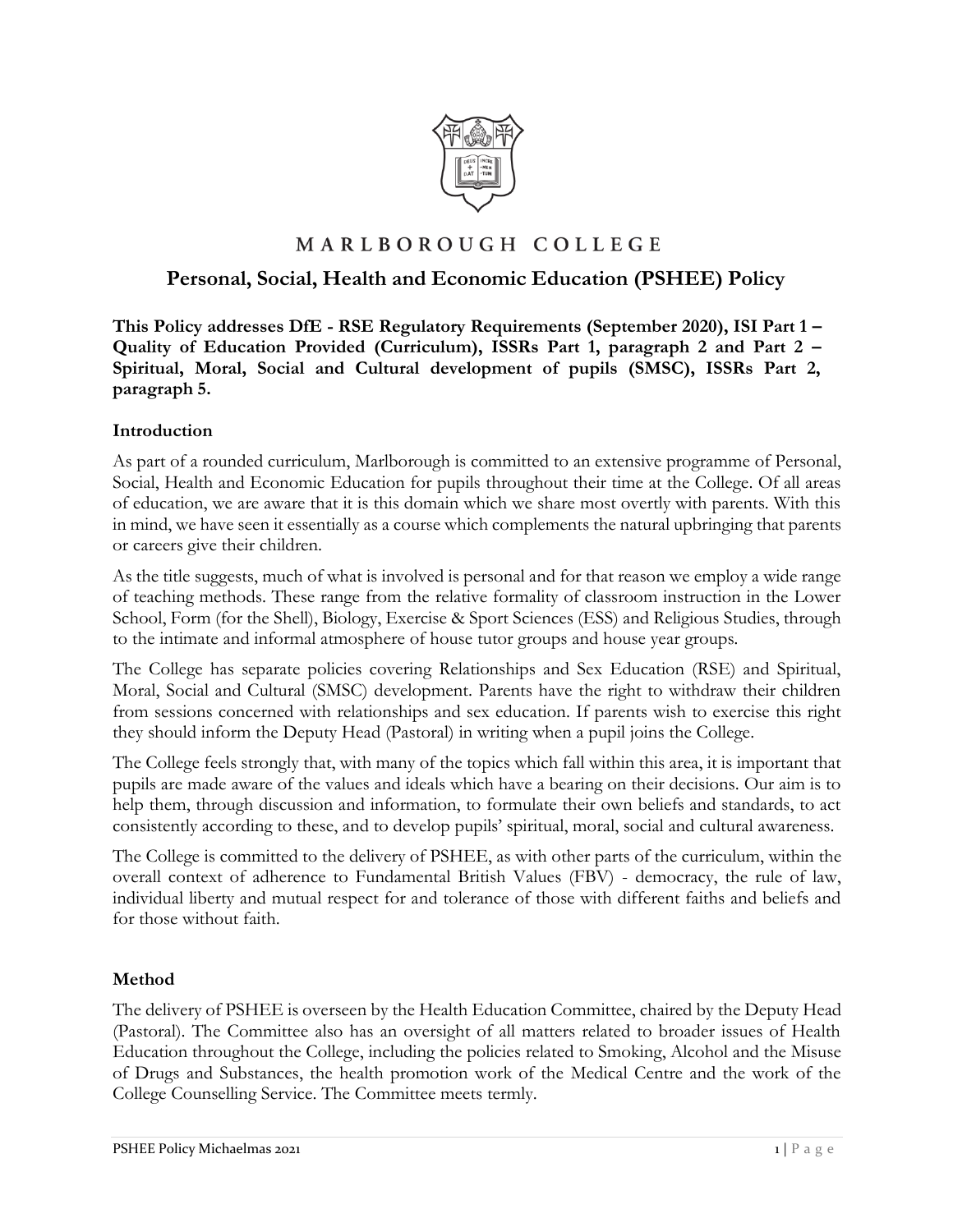The current composition of this Committee is given in **Appendix 1.** 

Each House has an appointed PSHEE (Artemis) Tutor, who delivers the house-based PSHEE course and works closely with Housemasters and Housemistresses. The course is delivered to all year groups and links to the programme of PSHEE Talks. The Head of PSHEE circulates the course content to the PSHEE (Artemis) Tutors on a termly basis with detailed guidance on content, delivery and timing. A degree of flexibility is built into the course so that the PSHEE (Artemis) Tutor can be responsive to particular house needs. The PSHEE (Artemis) Tutors have an annual INSET training session and good practice is shared on a termly basis within the group.

The classroom-based PSHEE course is delivered to the Shell, Remove and Hundred in a fortnightly lesson. There are six strands - Physical Health, Relationships, Perspective, Engagement, Global Issues and Awareness, and Meaning and Purpose. Integration with the work in other curriculum subjects, such as ESS and the Physical Health strand, is emphasised in order to provide a holistic approach.

Artemis Tutors, HMs, members of the Health Education Committee and the Management Team are circulated on a termly basis with details of the PSHEE (Artemis) course and the PSHEE lessons. The provision and circulation of PSHEE information to staff and parents is arranged as appropriate. Both the PSHEE (Artemis) course and the PSHEE (Academic) lessons are fully supported by a range of online resources, through the College's VLE (Virtual Learning Environment).

The Head of PSHEE, working with the Deputy Head (Pastoral), arranges an extensive external programme of speakers addressing a range of topics with the aim of enhancing the PSHEE provision.

Professional Development on PSHEE related topics is available to all members of staff with pastoral responsibility. Access is coordinated by the Head of PSHEE and the Head of Boarding.

The College regards it as vitally important to share its values and up to date information with parents. To this end, parents of pupils in the Shell are invited to attend an externally-delivered presentation on Digital/Online Safety, and Remove parents are invited to attend a briefing on Drugs. Since 2018 the College has hosted a Parents' Pastoral Conference, where external speakers have addressed pastoral and PSHEE issues, many related to adolescence. These include managing the body clock for enhanced performance, positive mental health, mental and emotional wellbeing, drugs and risk-taking behaviour, digital and online safety, diversity and inclusion, supporting resilience and 'bounce-backability'.

In previous years, communications to parents from the College have addressed issues including postexam pupil trips; dietary supplements and energy drinks; concern about privs, parties and alcohol and latest perceptions of the national 'drugs scene', as well as mental and emotional health issues.

### **Structure**

The Structure of our PSHEE provision is as follows:

## **Shell (Year 9):**

- Pupils meet the College Counsellor in House Groups and are introduced to the Medical Centre;
- House groups follow the PSHEE (Artemis) course. Topics covered include an introduction to PSHEE, bullying (including the drawing up of a House "Appropriate Behaviour" Charter), working and living together, issues relating to smoking, alcohol and drugs, adolescent health and hygiene, cyber safety (including a pupil digital media survey), self-image and self-esteem, peer pressure, bereavement, charity, gender issues, disability issues, racism, discrimination and citizenship.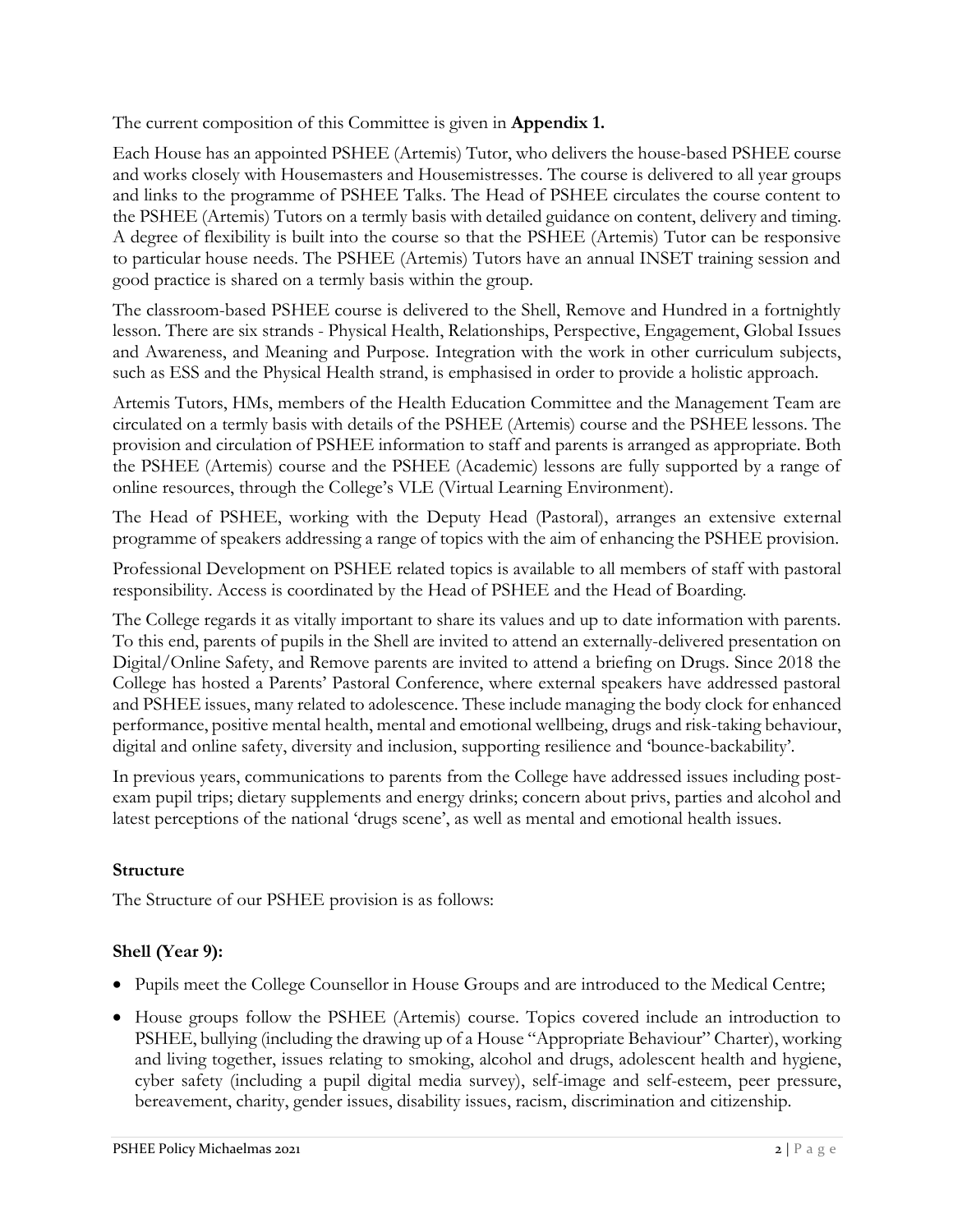- Form groups follow the PSHEE (Academic) course. The first strand is Physical Health (in conjunction with the ESS "Introduction to Fitness" module) which includes diet, exercise and managing stress, sleep and dreaming, body image, the brain, learning and neuro-plasticity and staying out of harm's way*.* The second strand is Relationships which includes listening and responding, altruism, gratitude and appreciation and the importance of relationships. The Summer Term covers county lines, extremism and radicalisation and terrorism and religion.
- External speakers address a range of topics including: healthy boarding, bullying and appropriate behaviour, screen dependency, digital safety, gaming and addictive behaviour, a history of prejudice, the first of three RSE presentations, diversity and inclusion workshop and drugs education.
- An introduction to self-protection workshop is run for all pupils on rotation.

### **Remove (Year 10):**

- House groups follow the PSHEE (Artemis) course. Topics covered include social interactions, immunisation and vaccination, blood, organ and stem cell donation, e-cigarettes, equality and online behaviour.
- Form groups follow the PSHEE (Academic) course. The first strand is Perspective which includes mindset, self-efficacy, post-traumatic growth and FBVs. The second strand is Engagement which includes resilient thinking, harnessing positive emotions and playing to strengths. The Summer Term covers behaviour within relationships, legal rights and responsibilities, choices in relation to pregnancy, immunisation and vaccination and the science of blood, organ and stem cell donation.
- In Biology, part of the first term is devoted to human sexuality and the various issues relating to puberty and personal health. Subsequently, detailed work is covered on the cardiovascular and the breathing system, which includes work on the effects of smoking and benefits of exercise. This is paralleled in ESS with modules on fitness testing and also on leadership, during which issues of stress management as part of a healthy lifestyle are introduced.
- External speakers address the Remove on the following topics: adolescence, body image, the second of three RSE presentations, drug dependency, testicular and breast cancers and the work of the Teenage Cancer Trust.
- An important feature of the Remove year is the presentation at the Parents' Meeting in the Lent Term on the subject of substance abuse amongst the young.

## **Hundred (Year 11):**

- Recognising that pupils are capable of managing the more philosophical side of PSHEE-related issues, the understanding of moral aspects of decision-making in personal relationships, and in such matters as abortion, euthanasia and substance abuse are attended to in RS, as are issues relating to life in society – gender issues, social justice and prejudice.
- House groups follow the PSHEE (Artemis) course. Topics covered include smoking/vaping, positive mental health (with particular focus on exam stress) and healthy lifestyle choices.
- Form groups follow the PSHEE (Academic) course. The first strand is Global Issues and Awareness which includes consumption, media awareness, making a positive difference and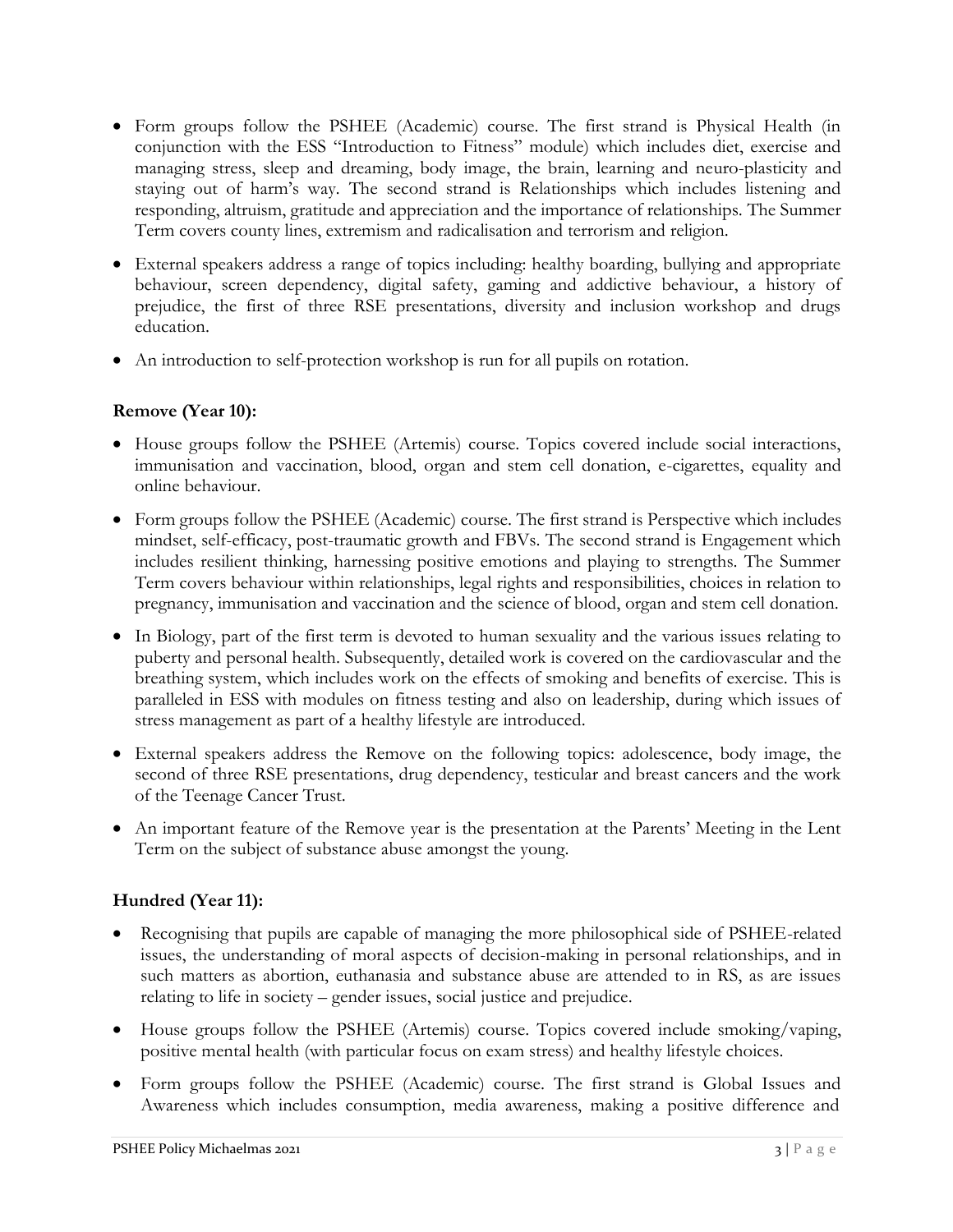historical issues and the drive for change. The second strand is Meaning and Purpose which includes the mastering of life skills, the life path and a review of study skills.

- In Biology, pupils study the nervous system, relating it to the effects of drugs. Throughout the Biology course, the ethical and social impacts of issues such as cloning; genetic modification and environmental damage are discussed.
- External speakers address the Hundred on smoking/vaping, positive mental health, the third of three RSE presentations and risk.

### **Upper School (Year 12 & 13):**

- Externally delivered presentations cover topics such as sepsis awareness, responsible alcohol consumption, sexual health and HIV awareness, LGBTQIA+ awareness, and the implications of drug consumption. A visiting team from Dorset & Wiltshire Fire and Rescue Service delivers a powerful roadshow looking at the responsibilities of young drivers and their passengers.
- House groups follow the PSHEE (Artemis) course. Topics covered include issues of sexual consent/sexual violence and follow-up discussions of the externally delivered presentations.
- The Lower Sixth Leadership Forum allows pupils to consider developing social awareness and responsibility skills, and the meaning of citizenship, confidence and leadership.
- In the Michaelmas Term Lower Sixth Girls are offered an introductory workshop on personal safety and self-protection. There may be the opportunity to follow a longer, certified self-protection course in the Summer Term.
- The Upper Sixth are further prepared for health care and personal responsibility beyond Marlborough through the "Life after Marlborough" series which addresses topics such as GP registration, sexual health and mental health, gap year travel and the implications for personal safety, gambling and addiction, setting challenges and achieving goals and personal finance management.

#### **See also:**

College Policy on Drug Offences College Policy on Smoking, Alcohol and the Misuse of Drugs and Substances Bullying Statement Countering Bullying Policy

| Author:                 | Head of SMSC-RSE-PSHEE                |
|-------------------------|---------------------------------------|
| Approved by: The Master |                                       |
| Date:                   | Michaelmas 2021                       |
|                         | Review Date: Michaelmas 2022          |
|                         | Circulation: College Website, Firefly |